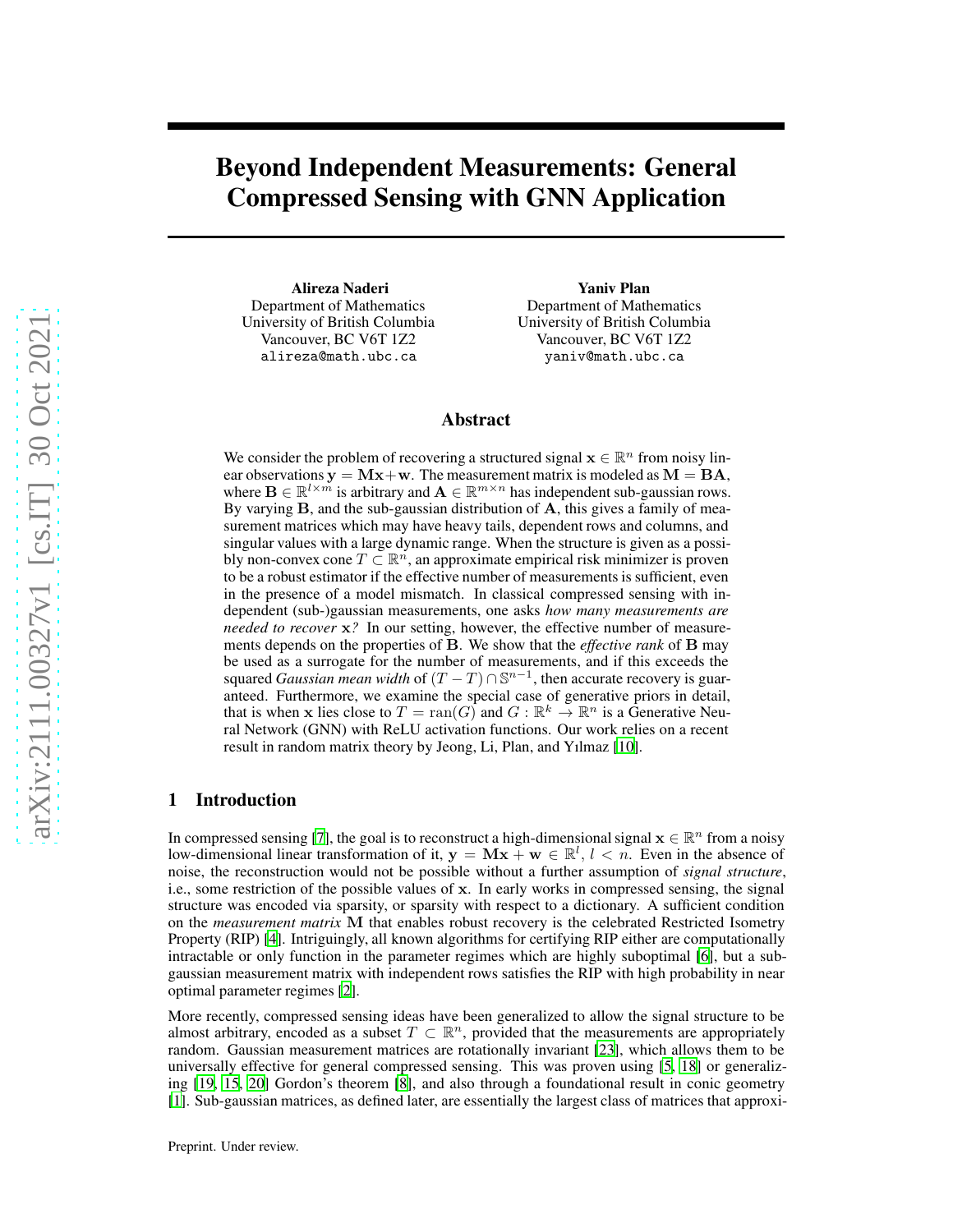mately satisfy rotation invariance, and also enjoy universal guarantees, although with different proof techniques relying on chaining arguments [\[14](#page-4-13), [11,](#page-4-14) [10\]](#page-4-0). We also note a few results outside of the Gaussian or sub-gaussian framework: [\[21](#page-4-15), [16](#page-4-16), [13](#page-4-17), [12](#page-4-18)].

The recent results of [\[10\]](#page-4-0) extend previous theory by allowing the measurement matrix to take the form  $M = BA$  with arbitrary B and sub-gaussian A with independent rows. They prove a general restricted isometry property, thereby giving basic signal recovery guarantees for measurement matrices with dependent rows. This random model is compelling because real-data measurement matrices often have highly variable singular values, but sub-gaussian matrices with independent rows typically have nearly uniform singular values. In fact, under mild assumptions, the singular values of BA concentrate around the singular values of B (after rescaling), and so, one may target any singular value vector by adjusting the singular values of B. We build upon the work of [\[10](#page-4-0)] to show accurate signal recovery by the generalized Lasso, even in the presence of inexact optimization and/or a mismatch in the signal structure. We believe this provides the first general compressed sensing guarantees allowing any two of the following three items simultaneously (we allow all three): (i) the measurement matrix need not have independent rows, (ii) the signal may be estimated by generalized Lasso, but without exact optimization, and (iii) the signal is allowed to be only *approximately* structured, i.e. close to the structure set and not belonging to it. The improved dependence on the sub-gaussian parameter of the measurement matrix in [\[10](#page-4-0)] is reflected in our work as well.

Items (ii) and (iii) above make our framework well-suited to the setting in which the signal structure is the range of a neural network. Indeed, in recent years, it has been shown empirically that learning the appropriate signal structure by fitting it to the range of a neural network can be much more effective than using a predetermined structure such as sparsity [\[3](#page-4-19), [22](#page-4-20), [9\]](#page-4-21). In this case, one assumes that T is the range of a generative model  $G : \mathbb{R}^k \to \mathbb{R}^n$  which is already trained. While training often approximates the signal structure well, any new signal outside of the training set will typically be close, but not in  $T$ ; thereby necessitating item (iii). The standard method of estimating  $x$  is to find the restricted least squares fit, i.e., to let the estimate  $\hat{x}$  be the solution to the program, sometimes called generalized Lasso:

minimize 
$$
||\mathbf{y} - \mathbf{M}\mathbf{x}'||_2^2
$$
 s.t.  $\mathbf{x}' \in T$ . (P)

Since  $T = \text{ran}(G)$  is non-convex, and no convex relaxation of such a program is known in general, typical gradient-descent-based algorithms would not be guaranteed to approach a global minimum; thereby necessitating item (ii). Our theory requires an upper bound of the Gaussian mean width of  $(T - \tilde{T}) \cap \mathbb{S}^{n-1}$ , which we give in Proposition [3.2](#page-3-0) below; we believe this is novel.

#### 2 Main Results

#### 2.1 Problem Setup

Recall that a random variable Z is called *sub-gaussian*, if its tail probability is dominated by that of a Gaussian random variable. An equivalent rigorous definition requires the *sub-gaussian norm* to be finite:  $||Z||_{\psi_2} = \inf \{ t > 0 \mid \mathbb{E}(Z^2/t^2) \leq 2 \} < \infty$ . A random vector  $\mathbf{v} \in \mathbb{R}^n$  is *sub-gaussian*, if all of its one-dimensional marginals are sub-gaussian random variables. Mathematically, if  $||\langle \theta, \mathbf{v} \rangle||_{\psi_2}$ is finite for all  $\theta \in \mathbb{S}^{n-1}$ , we define  $||\mathbf{v}||_{\psi_2} := \sup_{\theta \in \mathbb{S}^{n-1}} ||\langle \theta, \mathbf{v} \rangle||_{\psi_2}$ .

We will consider a random matrix  $\mathbf{A} \in \mathbb{R}^{m \times n}$  whose rows  $\{\mathbf{a}_1^\top, \cdots, \mathbf{a}_m^\top\}$  are statistically independent, mean-zero ( $\mathbb{E}a_i = 0$ ), isotropic ( $\mathbb{E}a_i a_i^{\top} = I_n$ ), and sub-gaussian with parameter K  $(||a_i||_{\psi_2} \leq K)$ . We let the measurement matrix be the product **BA**, where  $\mathbf{B} \in \mathbb{R}^{l \times m}$  is arbitrary. In other words, we let every row of our measurement matrix be an arbitrary linear combination of  $\mathbf{a}_1^{\top}, \cdots, \mathbf{a}_m^{\top}$ . Our goal is to determine the criteria that **B**, **A**, and the structure set T must satisfy for accurate recovery to be possible. Informally, one requires B to be far from low-rank, otherwise, the number of independent effective measurements would not be sufficient. An appropriate quantity is the *stable rank* defined as

$$
\text{sr}(\mathbf{B}) \coloneqq \frac{||\mathbf{B}||_F^2}{||\mathbf{B}||^2} = \frac{\sum_{i=1}^{\text{rank}(\mathbf{B})} \sigma_i^2}{\max_i \sigma_i^2} \le \text{rank}(\mathbf{B}),\tag{1}
$$

where  $\sigma_i$ 's are the singular values of B. The main advantage of this definition over rank itself is that it is robust to the small non-zero singular values that increase the rank but do not contribute to an effective measurement, hence the name stable rank. Furthermore, one requires T to be *small*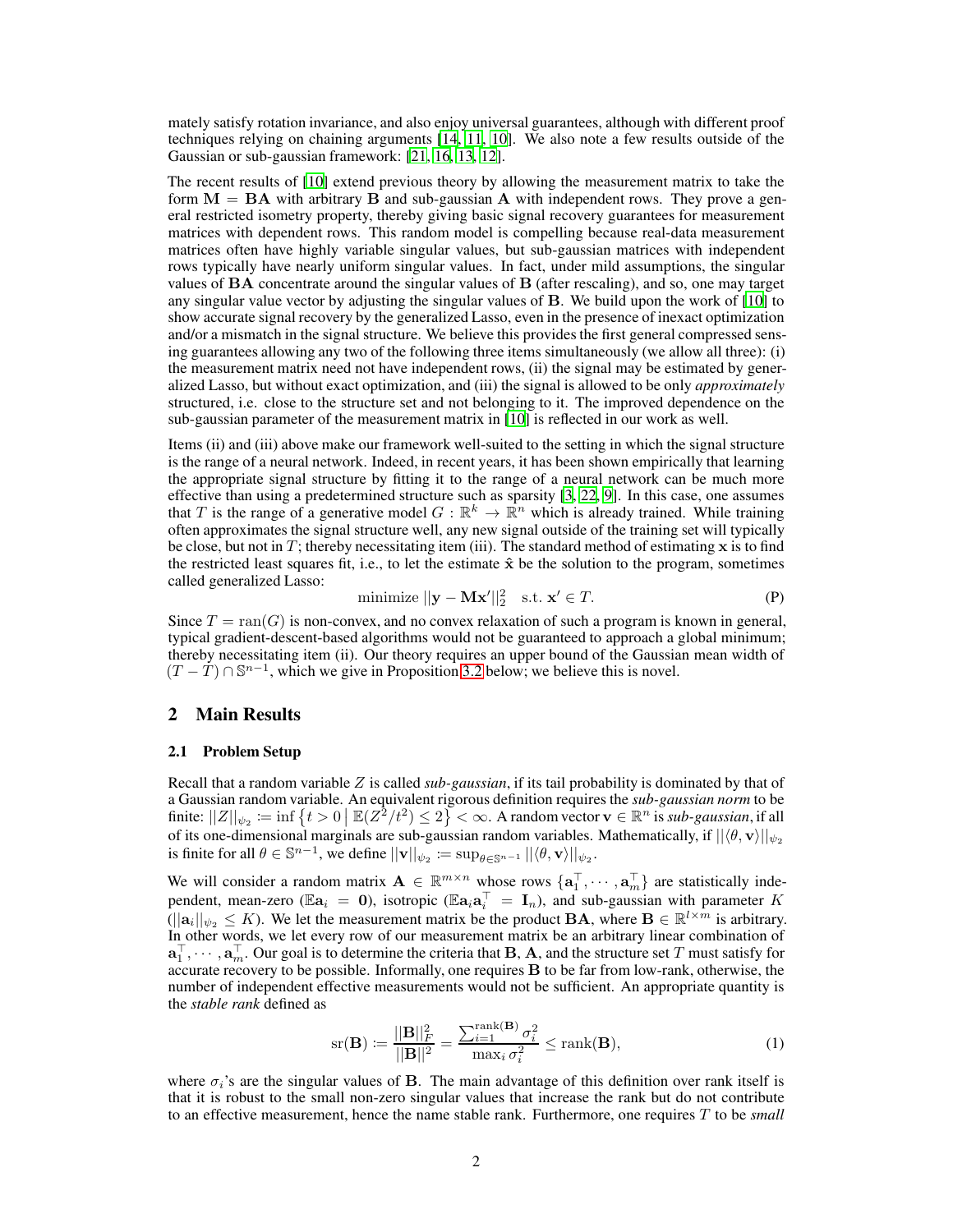in some sense, ideally not to intersect the null space of  $M = BA$ . A useful notion of size is the *Gaussian mean width* defined as

<span id="page-2-0"></span>
$$
w(T) := \mathbb{E} \sup_{\mathbf{v} \in T} \langle \mathbf{v}, \mathbf{g} \rangle,
$$
 (2)

where the expectation is calculated with respect to  $g \sim \mathcal{N}(0, I_n)$ . The reader may consult [\[17\]](#page-4-22) for some basic properties of Gaussian mean width. The following theorem gives the desired estimation bound.

#### 2.2 Main Theorem

<span id="page-2-1"></span>**Theorem 2.1.** *Let*  $\mathbf{x} \in \mathbb{R}^n$ ,  $\mathbf{B} \in \mathbb{R}^{l \times m}$  *be an arbitrary fixed matrix, and*  $\mathbf{A} \in \mathbb{R}^{m \times n}$  *be a matrix whose rows are independent, mean-zero, isotropic, and sub-gaussian vectors with sub-gaussian parameter* K. Let  $T \subseteq \mathbb{R}^n$  *be a closed cone and define*  $T' := (T - T) \cap \mathbb{S}^{n-1}$ . Let  $\mathbf{y} = \mathbf{B} \mathbf{A} \mathbf{x} + \mathbf{w}$  $\int$  *for some fixed unknown*  $\mathbf{w} \in \mathbb{R}^m$ . Let  $\mathbf{\hat{x}} \in T$  satisfy  $||\mathbf{y} - \mathbf{B} \mathbf{A} \mathbf{\hat{x}}||_2^2 \le \min_{\mathbf{x}' \in T} ||\mathbf{y} - \mathbf{B} \mathbf{A} \mathbf{x}'||_2^2 + \epsilon^2$ . *If*  $\text{sr}(B) \gg K^2 \log K \cdot w^2(T')$ , then with probability larger than  $1 - 11e^{-w^2(T')}$ ,

$$
||\mathbf{x} - \hat{\mathbf{x}}||_2 \lesssim \frac{Kw(T')}{||\mathbf{B}||_F\sqrt{\text{sr}(\mathbf{B})}}||\mathbf{w}||_2 + \frac{\epsilon}{||\mathbf{B}||_F} + \frac{K\sqrt{l}}{\sqrt{\text{sr}(\mathbf{B})}}\text{dist}(\mathbf{x}, T). \tag{3}
$$

There are three sources of error present here: the additive noise w, the inaccuracy in optimization  $\epsilon$ , and the model mismatch, i.e., x not exactly belonging to T. Note that  $\text{sr}(\mathbf{B}) \le \text{rank}(\mathbf{B}) \le \min(l,m)$ , so basically the effective number of measurements is bounded by the number of underlying independent measurements  $m$ . When  $\bf{B}$  is a multiple of identity, the equality case  $sr(B) = m$  occurs.

What happens if we have more effective measurements than needed? The energy of the noise that ap-pears in the total error in [\(3\)](#page-2-0) is decreased by the *oversampling factor*  $\text{sr}(\mathbf{B})/w^2(T')$ . In other words, if we have some control over the measurement matrix, then we are able to denoise the original signal by increasing sr(B). In case of  $B = I_m$ , this simply means increasing the number of measurements  $m$ . This denoising effect is well known for stochastic noise, but we believe that it had previously been shown only for non-random noise under the assumption of a Gaussian measurement matrix, as in [\[20\]](#page-4-10). We note, it is important here that the noise is *fixed* i.e., not chosen adversarially depending on the realization of A.

## 3 Application on Generative Neural Networks

Due to the success of deep generative neural networks to learn complex structures, recent works on compressed sensing have considered generative priors instead of the traditional sparsity [\[3\]](#page-4-19). While some works require the trained network  $G : \mathbb{R}^k \to \mathbb{R}^n$  to be *L*-Lipschitz [\[3\]](#page-4-19) and prove that  $\mathcal{O}(k \log L)$  number of measurements would suffice for a recovery guarantee, a drawback of such analysis is that the Lipschitz constant of the network cannot be calculated solely based on its architecture. Here we present a different approach: we give an upper bound of the Gaussian mean width of  $T' = (\text{ran}(\tilde{G}) - \text{ran}(G)) \cap \mathbb{S}^{n-1}$ , which only depends on the hyperparameters of the model. Then we apply Theorem [2.1](#page-2-1) to achieve a recovery guarantee for compressed sensing with generative priors.

#### 3.1 GNN and Guassian Mean Width

A d-layer GNN with ReLU activation function is a function  $G : \mathbb{R}^k \to \mathbb{R}^n$  of the form

<span id="page-2-2"></span>
$$
G(\mathbf{z}) = \sigma(\mathbf{A}_d \sigma(\mathbf{A}_{d-1} \sigma(\dots \mathbf{A}_2 \sigma(\mathbf{A}_1 \mathbf{z}) \dots))), \tag{4}
$$

where  $\sigma(\cdot) = \max(\cdot, 0)$  is applied entrywise and  $\mathbf{A}_i \in \mathbb{R}^{p_i \times p_{i-1}}$ ,  $p_0 = k$ , and  $p_d = n$ . The weight matrices  $A_i$  are sometimes assumed to have iid Gaussian entries, however, our analysis puts no requirement on  $A_i$ . To bound the Gaussian mean width of  $ran(G)$ , we first show that the set is contained in a union of subspaces with minimal count. Note that the choice of ReLU activation function is not essential to what follows, and any piecewise linear function with only two pieces (e.g. leaky ReLU) could be substituted. Similar counting arguments have appeared in various theoretical works on expansive neural nets.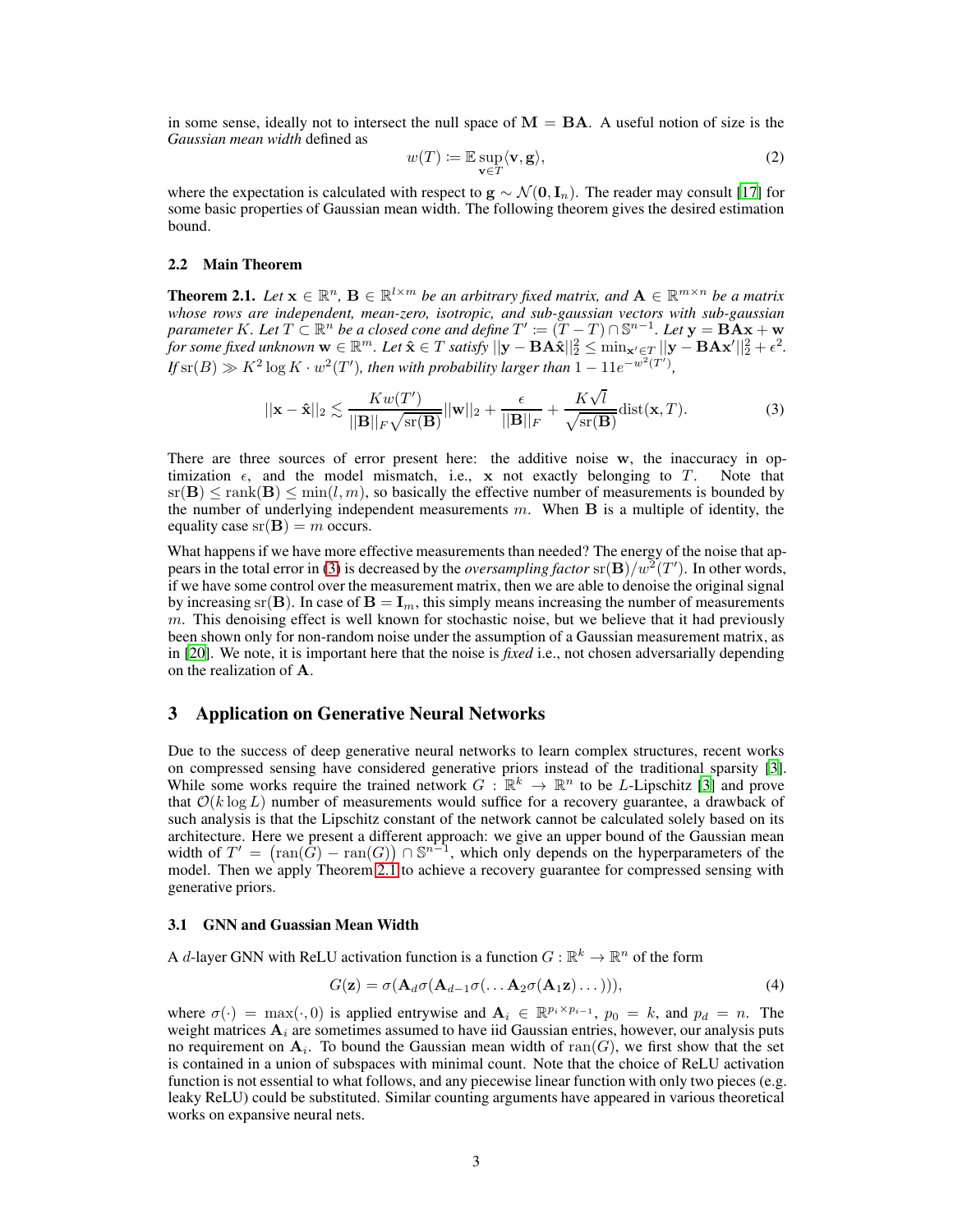<span id="page-3-1"></span>**Lemma 3.1.** Let G be as in [\(4\)](#page-2-2) and  $T = \text{ran}(G)$ . We have  $T \subset \bigcup_{i=1}^{N} E_i$ , where each  $E_i$  is a *subspace of dimension at most* k *and*

$$
N \le \Big[ \big(\frac{2e}{k}\big)^d \Big(\prod_{i=1}^d p_i\Big) \Big]^k. \tag{5}
$$

*Consequently,*

$$
T-T\subset \bigcup_{i=1}^{{N\choose 2}}F_i,
$$

where each  $F_i$  is a subspace of dimension at most  $2k$ .

<span id="page-3-0"></span>**Proposition 3.2.** Let G be as in [\(4\)](#page-2-2) and  $T = \text{ran}(G) \subset \mathbb{R}^n$ . Then the following holds:

$$
w(T \cap \mathbb{S}^{n-1}) \le w((T - T) \cap \mathbb{S}^{n-1}) \lesssim \sqrt{k d \log\left(\frac{p'}{k}\right)},\tag{6}
$$

where  $p' = \left(\prod_{j=1}^d p_j\right)^{1/d}$  is the geometric mean of  $p_1, \cdots, p_d$ .

#### 3.2 Compressed Sensing with Generative Priors

The effective number of measurements required for any recovery algorithm to be successful is  $\mathcal{O}(w^2(T')) = \mathcal{O}(kd \log(p'/k))$ . Typically, a GNN is assumed to be expansive, that is  $k = p_0 \leq$  $p_1 \leq \cdots \leq p_d = n$ . Thus,  $k \leq p' \leq n$ , which slightly improves  $\mathcal{O}(kd \log n)$  in [\[3](#page-4-19)]. Moreover, by combining Theorem [2.1](#page-2-1) and Proposition [3.2,](#page-3-0) we present a recovery guarantee for the compressed sensing with generative priors that not only allows for a much broader range of measurement matrices, but also demonstrates the dependence on their parameters.

**Corollary 3.2.1.** *Consider the settings of Theorem [2.1](#page-2-1) for*  $T = \text{ran}(G)$  *as in* [\(4\)](#page-2-2)*. If*  $\text{sr}(B) \gg$  $K^2 \log K \cdot k d \log (p'/k)$ *, then* 

$$
||\mathbf{x} - \hat{\mathbf{x}}||_2 \lesssim \frac{K\sqrt{kd\log(p'/k)}}{||\mathbf{B}||_F\sqrt{\text{sr}(\mathbf{B})}}||\mathbf{w}||_2 + \frac{\epsilon}{||\mathbf{B}||_F} + \frac{K\sqrt{l}}{\sqrt{\text{sr}(\mathbf{B})}}\text{dist}(\mathbf{x}, \text{ran}(G)).
$$
 (7)

Our analysis improves upon the best known results in three ways: Firstly, our result suggests a *denoising* behaviour as the number of measurements (or the stable rank of **B**) increases, even though the noise is not assumed to be random. Intuitively, one expects a smaller error bound associated with less compression, and our theory highlights this dependence. In contrast, the bound in [\[3\]](#page-4-19) shows constant dependence on the noise level, the optimization margin, and the model mismatch, regardless of the number of measurements. Secondly, we improve the logarithmic factor in the compression bound, i.e. we need  $\mathcal{O}(kd \log(p'/k)) \leq \mathcal{O}(kd \log(n/k))$  effective measurements, rather than  $\mathcal{O}(kd \log n)$ . This was also available to the authors of [\[3\]](#page-4-19), had they used a tighter inequality in proof of Lemma 8.3. Finally, we require milder conditions for the measurement matrix, allowing for a fixed *mixing* matrix to create dependence among the rows. This improvement is based on the geometry-preserving properties discussed in [\[10](#page-4-0)].

#### 4 Summary

We achieve an estimation bound for the reconstruction of structured signals using noisy and dependent random measurements. The generality of our model enables its application on the nontraditional structure sets such as the range of a ReLU generative neural network. We believe that this is the first general compressed sensing result that specializes well to the generative structure. Whether a similar recovery guarantee is obtainable for GNNs with other activation functions (e.g. sigmoid or tanh), remains an open question.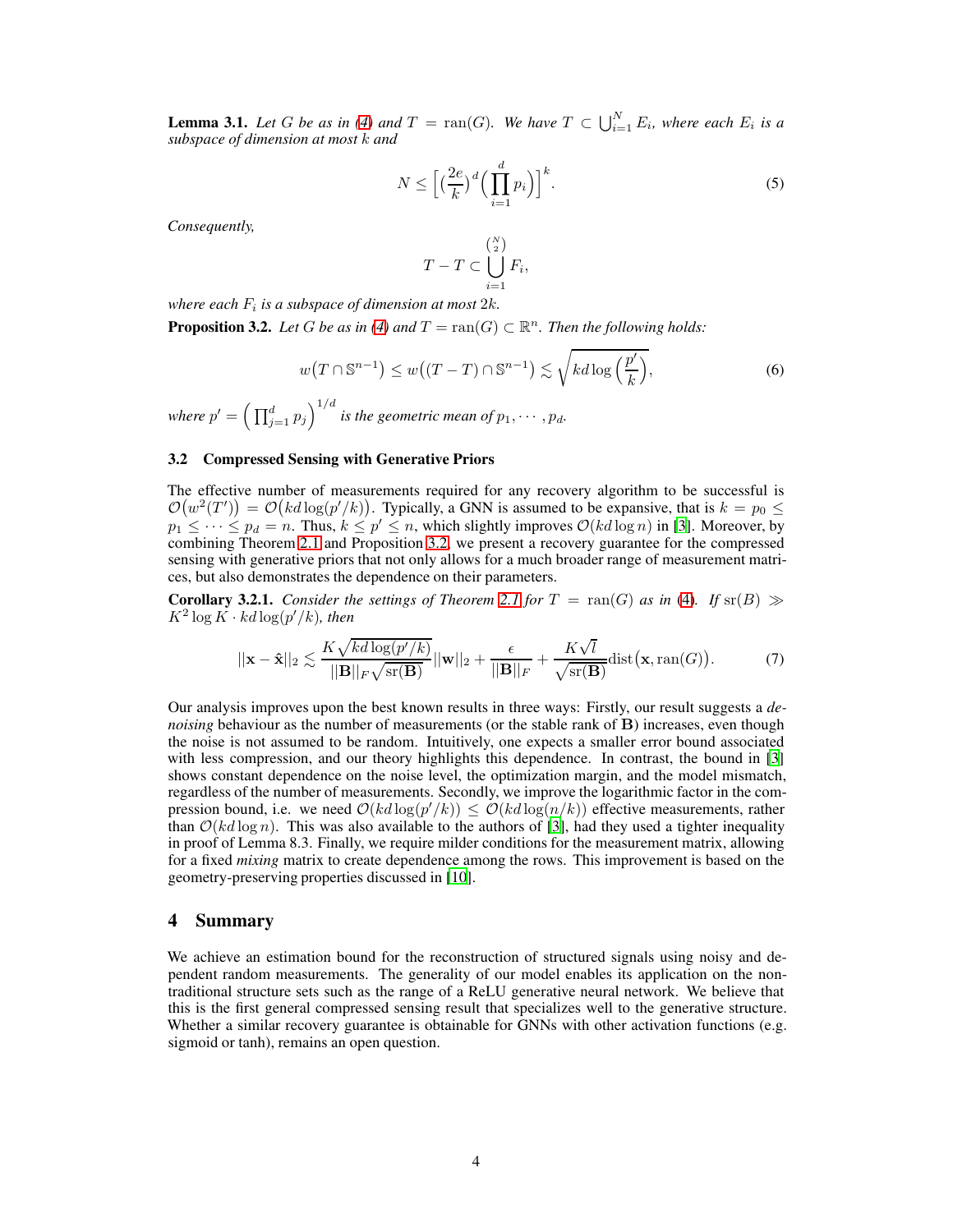## <span id="page-4-12"></span>**References**

- [1] Dennis Amelunxen et al. "Living on the edge: Phase transitions in convex programs with random data". In: *Information and Inference: A Journal of the IMA* 3.3 (2014), pp. 224–294.
- <span id="page-4-4"></span>[2] Richard Baraniuk et al. "A simple proof of the restricted isometry property for random matrices". In: *Constructive Approximation* 28.3 (2008), pp. 253–263.
- <span id="page-4-19"></span>[3] Ashish Bora et al. "Compressed sensing using generative models". In: *International Conference on Machine Learning*. PMLR. 2017, pp. 537–546.
- <span id="page-4-2"></span>[4] Emmanuel J Candes. "The restricted isometry property and its implications for compressed sensing". In: *Comptes rendus mathematique* 346.9-10 (2008), pp. 589–592.
- <span id="page-4-6"></span>[5] Venkat Chandrasekaran et al. "The convex geometry of linear inverse problems". In: *Foundations of Computational mathematics* 12.6 (2012), pp. 805–849.
- <span id="page-4-3"></span>Yunzi Ding et al. "The average-case time complexity of certifying the restricted isometry property". In: *arXiv preprint arXiv:2005.11270* (2020).
- <span id="page-4-1"></span>[7] Simon Foucart and Holger Rauhut. *A Mathematical Introduction to Compressive Sensing*. Springer Science & Business Media, 2013.
- <span id="page-4-11"></span>[8] Yehoram Gordon. "On Milman's inequality and random subspaces which escape through a mesh in  $\mathbb{R}^n$ ". In: *Geometric aspects of functional analysis*. Springer, 1988, pp. 84–106.
- <span id="page-4-21"></span>[9] Ajil Jalal et al. "Robust compressed sensing using generative models". In: *Advances in Neural Information Processing Systems* (2020).
- <span id="page-4-0"></span>[10] Halyun Jeong et al. "Sub-Gaussian matrices on sets: Optimal tail dependence and applications". In: *arXiv preprint arXiv:2001.10631* (2020).
- <span id="page-4-14"></span>[11] Christopher Liaw et al. "A simple tool for bounding the deviation of random matrices on geometric sets". In: *Geometric aspects of functional analysis*. Springer, 2017, pp. 277–299.
- <span id="page-4-18"></span>[12] Shahar Mendelson. "Empirical processes with a bounded ψ<sup>1</sup> diameter". In: *Geometric and Functional Analysis* 20.4 (2010), pp. 988–1027.
- <span id="page-4-17"></span>[13] Shahar Mendelson. "Learning without concentration". In: *Conference on Learning Theory*. PMLR. 2014, pp. 25–39.
- <span id="page-4-13"></span>[14] Shahar Mendelson, Alain Pajor, and Nicole Tomczak-Jaegermann. "Reconstruction and subgaussian operators in asymptotic geometric analysis". In: *Geometric and Functional Analysis* 17.4 (2007), pp. 1248–1282.
- <span id="page-4-9"></span>[15] Samet Oymak, Christos Thrampoulidis, and Babak Hassibi. "The squared-error of generalized lasso: A precise analysis". In: *2013 51st Annual Allerton Conference on Communication, Control, and Computing (Allerton)*. IEEE. 2013, pp. 1002–1009.
- <span id="page-4-16"></span>[16] Samet Oymak and Joel A Tropp. "Universality laws for randomized dimension reduction, with applications". In: *Information and Inference: A Journal of the IMA* 7.3 (2018), pp. 337– 446.
- <span id="page-4-22"></span>[17] Yaniv Plan and Roman Vershynin. "Robust 1-bit compressed sensing and sparse logistic regression: A convex programming approach". In: *IEEE Transactions on Information Theory* 59.1 (2012), pp. 482–494.
- <span id="page-4-7"></span>[18] Mark Rudelson and Roman Vershynin. "On sparse reconstruction from Fourier and Gaussian measurements". In: *Communications on Pure and Applied Mathematics: A Journal Issued by the Courant Institute of Mathematical Sciences* 61.8 (2008), pp. 1025–1045.
- <span id="page-4-8"></span>[19] Mihailo Stojnic. "A framework to characterize performance of lasso algorithms". In: *arXiv preprint arXiv:1303.7291* (2013).
- <span id="page-4-10"></span>[20] Christos Thrampoulidis, Samet Oymak, and Babak Hassibi. "Simple error bounds for regularized noisy linear inverse problems". In: *2014 IEEE International Symposium on Information Theory*. IEEE. 2014, pp. 3007–3011.
- <span id="page-4-15"></span>[21] Joel A Tropp. "Convex recovery of a structured signal from independent random linear measurements". In: *Sampling Theory, a Renaissance*. Springer, 2015, pp. 67–101.
- <span id="page-4-20"></span>[22] Dave Van Veen et al. "Compressed sensing with deep image prior and learned regularization". In: *arXiv preprint arXiv:1806.06438* (2018).
- <span id="page-4-5"></span>[23] Roman Vershynin. *High-dimensional probability: An introduction with applications in data science*. Vol. 47. Cambridge university press, 2018.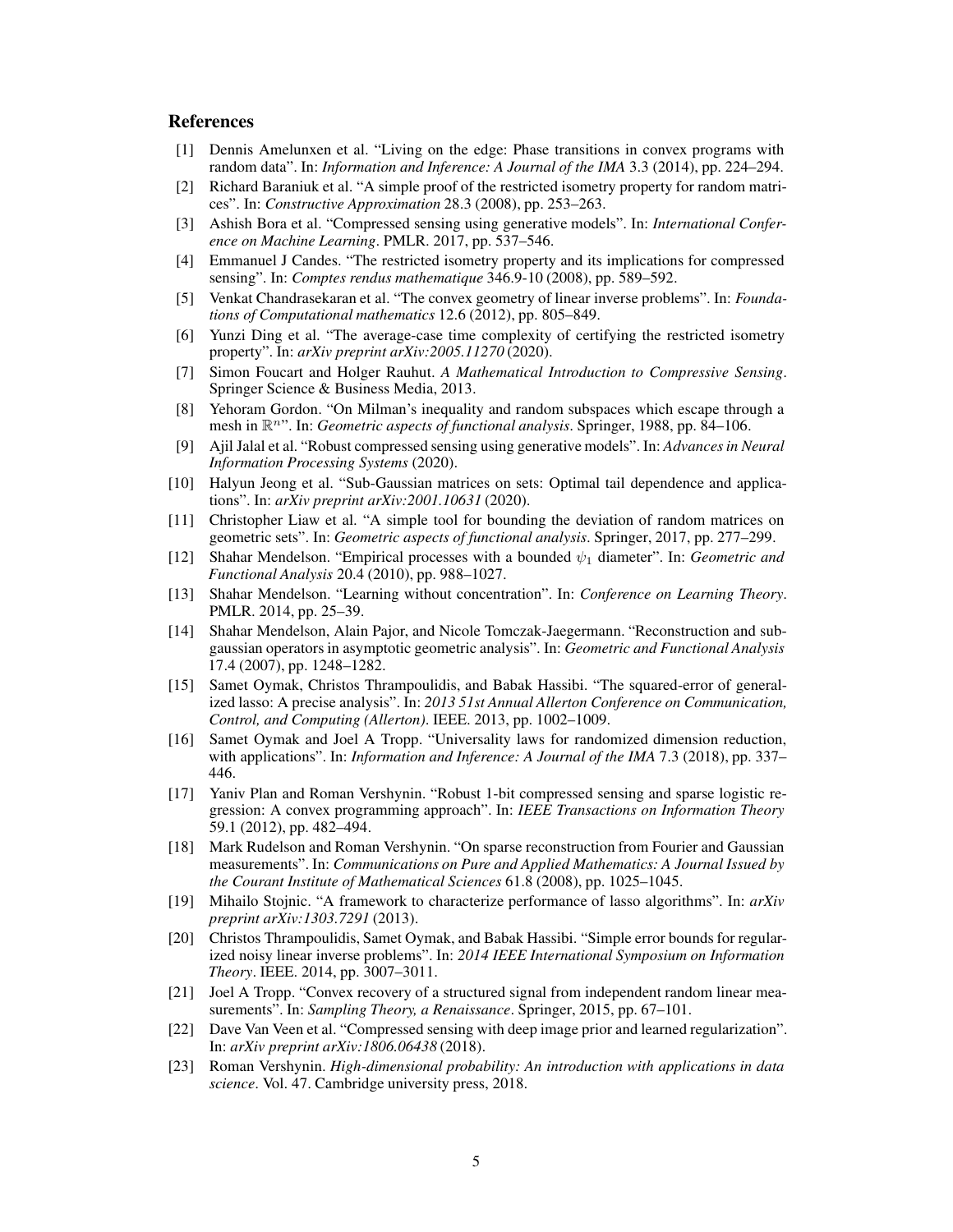## A Appendix

*Proof of Theorem* [2.1.](#page-2-1) Since T is closed, there exists a (possibly not unique) point  $x_0$  =  $\operatorname{argmin}_{\mathbf{x}' \in T} ||\mathbf{x} - \mathbf{x}'||_2$ . Let  $\mathbf{r} := \mathbf{x} - \mathbf{x}_0$  and  $\mathbf{h} := \hat{\mathbf{x}} - \mathbf{x}_0 \in T - T$ . We have

$$
||\mathbf{BAh} - (\mathbf{BAr} + \mathbf{w})||_2^2 = ||\mathbf{BA\hat{x}} - \mathbf{BAx}_0 - \mathbf{BAr} - \mathbf{w}||_2^2
$$
\n(8)

$$
= ||\mathbf{BA}\hat{\mathbf{x}} - (\mathbf{BAx} + \mathbf{w})||_2^2
$$
(9)  

$$
= ||\mathbf{v} - \mathbf{BA}\hat{\mathbf{x}}||^2
$$
(10)

$$
= ||\mathbf{y} - \mathbf{B} \mathbf{A} \mathbf{x}||_2^2
$$
 (10)

<span id="page-5-0"></span>
$$
\leq ||\mathbf{y} - \mathbf{B} \mathbf{A} \mathbf{x}_0||_2^2 + \epsilon^2 = ||\mathbf{B} \mathbf{A} \mathbf{r} + \mathbf{w}||_2^2 + \epsilon^2.
$$
 (11)

Expanding the LHS and rearranging yields

$$
||\mathbf{BAh}||_2^2 \le 2\langle \mathbf{BAh}, \mathbf{w} \rangle + 2\langle \mathbf{BAh}, \mathbf{BAr} \rangle + \epsilon^2. \tag{12}
$$

The LHS is concentrated about  $||\mathbf{B}||_F^2 \cdot ||\mathbf{h}||_2^2$ . In fact, by Theorem 1.1 of [\[10](#page-4-0)] we can write

$$
||\mathbf{BAh}||_2^2 \ge ||\mathbf{h}||_2^2 \Big[ ||\mathbf{B}||_F - CK\sqrt{\log K}||\mathbf{B}||(w(T') + \alpha \cdot \text{rad}(T')) \Big]^2 \tag{13}
$$

with probability at least  $1-3e^{-\alpha^2}$ . Choosing  $\alpha = w(T')$  and using the fact that sr $(\mathbf{B}) \gg K^2 \log K$ .  $w^2(\overline{T}'),$  we get

$$
||\mathbf{BAh}||_2^2 \gtrsim ||\mathbf{B}||_F^2 \cdot ||\mathbf{h}||_2^2, \tag{14}
$$

with probability at least  $1 - 3e^{-w^2(T')}$ .

To bound the first term on the RHS, define the random process  $X_t := \langle \mathbf{BAt}, \mathbf{w} \rangle$ , for  $\mathbf{t} \in T'$ . Recall that  $||\cdot||_{\psi_2} = \sup_{||\mathbf{u}||_2=1} ||\langle \mathbf{u}, \cdot \rangle||_{\psi_2}$ . So,  $||X_{\mathbf{t}} - X_{\mathbf{s}}||_{\psi_2} = ||\langle \mathbf{t} - \mathbf{s}, \mathbf{A}^\top \mathbf{B}^\top \mathbf{w} \rangle||_{\psi_2} \le$  $||t - s||_2||A^{\top}B^{\top}w||_{\psi_2} \leq K||B^{\top}w||_2||t - s||_2 \leq K||B|| \cdot ||w||_2 \cdot ||t - s||_2.$  Therefore, by Talagrand's comparison inequality (Exercise 8.6.5 of [\[23](#page-4-5)]),

$$
\sup_{\mathbf{t}\in T'}|X_{\mathbf{t}}| = \sup_{\mathbf{t}\in T'} \langle \mathbf{B} \mathbf{A} \mathbf{t}, \mathbf{w} \rangle \lesssim K ||\mathbf{B}|| \cdot ||\mathbf{w}||_2 \big( w(T') + \beta \cdot \mathrm{rad}(T') \big)
$$
(15)

with probability at least  $1 - 2e^{-\beta^2}$ . Again, by setting  $\beta = w(T')$  we get

$$
\langle \mathbf{BAh}, \mathbf{w} \rangle \le ||\mathbf{h}||_2 \cdot \sup_{\mathbf{t} \in T'} \langle \mathbf{BAt}, \mathbf{w} \rangle \lesssim ||\mathbf{h}||_2 \cdot K ||\mathbf{B}|| \cdot ||\mathbf{w}||_2 w(T')
$$
(16)

with probability at least  $1 - 2e^{-w^2(T')}$ .

Now let us bound the second term on the RHS. By Cauchy-Schwarz inequality,  $\langle BAh, BAr \rangle \leq$  $||BAh||_2||BAr||_2$ . Theorem 1.1 of [\[10](#page-4-0)] implies that  $||BAh||_2 \lesssim ||B||_F ||h||_2$  with probability at least  $1 - 3e^{-w^2(T')}$ , considering that  $\text{sr}(\mathbf{B}) \geqslant K^2 \log K \cdot w^2(T')$ . The same theorem can be used on singleton  $\{r\}$  to bound  $||\mathbf{BAr}||_2$ . Since  $w(\{r\}) = 0$  and  $rad(\{r\}) = ||r||$ , we get

$$
||\mathbf{B}\mathbf{A}\mathbf{r}||_2 \le ||\mathbf{B}||_F ||\mathbf{r}||_2 + CuK\sqrt{\log K} ||\mathbf{B}|| ||\mathbf{r}||_2
$$
\n(17)

<span id="page-5-1"></span>
$$
= ||\mathbf{B}||_F ||\mathbf{r}||_2 \Big( 1 + \frac{CuK\sqrt{\log K}}{\sqrt{\text{sr}(\mathbf{B})}} \Big),\tag{18}
$$

with probability at least  $1 - 3e^{-u^2}$ . Choosing  $u = w(T')$  and using  $\text{sr}(\mathbf{B}) \gg K^2 \log K \cdot w^2(T')$ yields  $||\mathbf{B} \mathbf{A} \mathbf{r}||_2 \lesssim ||\mathbf{B}||_F ||\mathbf{r}||_2$ , with probability at least  $1 - 3e^{-w^2(\mathbf{T}')}$ . Thus,

$$
\langle \mathbf{BAh}, \mathbf{BAr} \rangle \lesssim ||\mathbf{B}||_F^2 \cdot ||\mathbf{h}||_2 ||\mathbf{r}||_2, \tag{19}
$$

with probability at least  $1 - 3e^{-w^2(T')} - 3e^{-w^2(T')} \ge 1 - 6e^{-w^2(T')}$ . Combining equations [\(12\)](#page-5-0)-[\(19\)](#page-5-1) gives us

$$
||\mathbf{B}||_F^2||\mathbf{h}||_2^2 - C||\mathbf{h}||_2(K||\mathbf{B}||w(T')||\mathbf{w}||_2 + ||\mathbf{B}||_F^2||\mathbf{r}||_2) - \epsilon^2 \le 0,
$$
\n(20)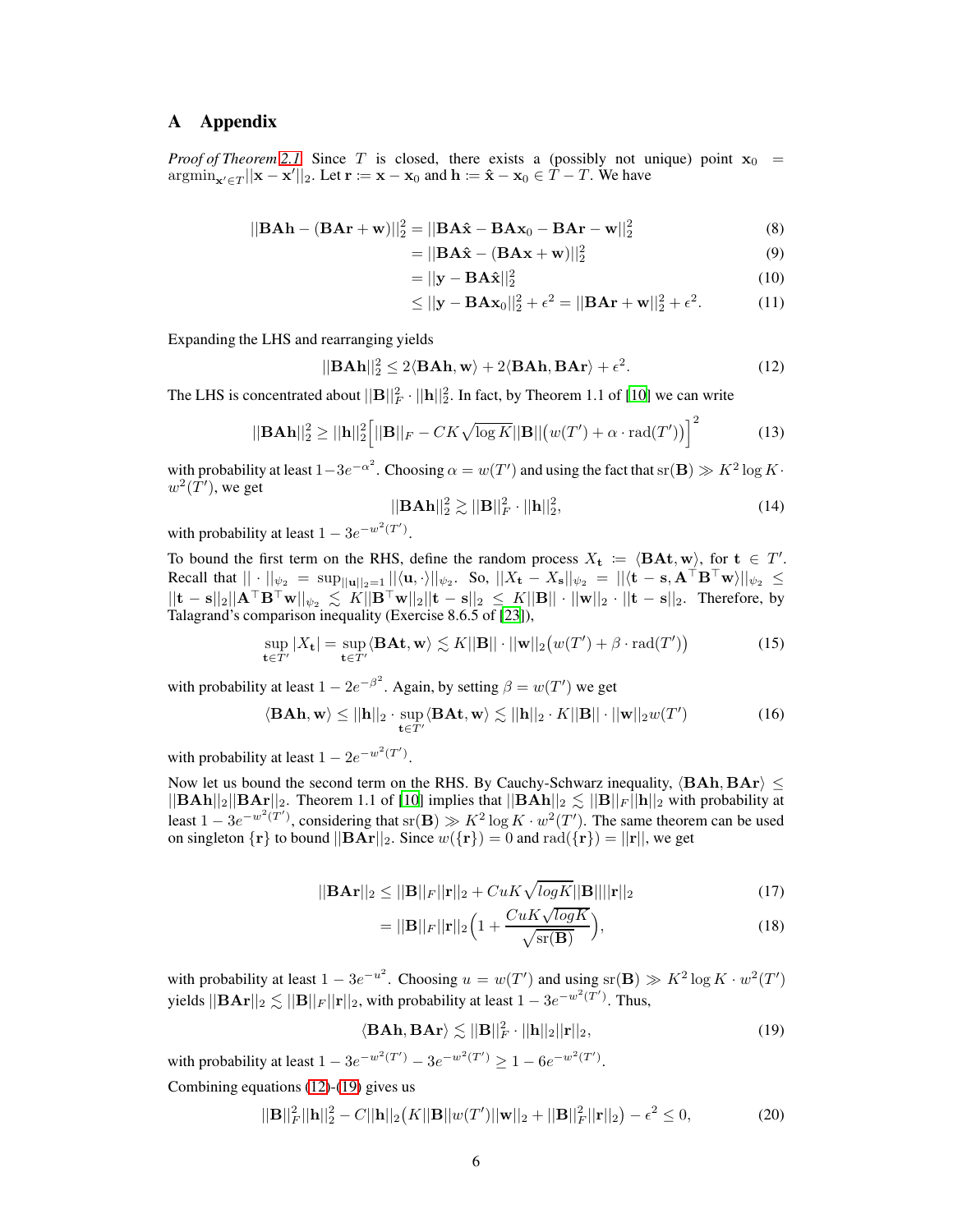which implies

$$
||\mathbf{h}||_2 \le \frac{C(K||\mathbf{B}||w(T')||\mathbf{w}||_2 + ||\mathbf{B}||_F^2||\mathbf{r}||_2)}{2||\mathbf{B}||_F^2} \tag{21}
$$

$$
+\sqrt{\left(\frac{C(K||\mathbf{B}||w(T')||\mathbf{w}||_2+||\mathbf{B}||_F^2||\mathbf{r}||_2)}{2||\mathbf{B}||_F^2}\right)^2+\frac{\epsilon^2}{||\mathbf{B}||_F}}
$$
(22)

$$
\leq \frac{C(K||\mathbf{B}||w(T')||\mathbf{w}||_2 + ||\mathbf{B}||_F^2||\mathbf{r}||_2)}{||\mathbf{B}||_F^2} + \frac{\epsilon}{||\mathbf{B}||_F}
$$
(23)

$$
\lesssim \frac{Kw(T')}{\|\mathbf{B}\|_F \sqrt{\text{sr}(\mathbf{B})}} ||\mathbf{w}||_2 + \frac{\epsilon}{||\mathbf{B}||_F} + ||\mathbf{r}||_2, \tag{24}
$$

with probability at least  $1 - 3e^{-w^2(T')} - 2e^{-w^2(T')} - 6e^{-w^2(T')} = 1 - 11e^{-w^2(T')}$ . Finally,

$$
||\hat{\mathbf{x}} - \mathbf{x}||_2 \le ||\hat{\mathbf{x}} - \mathbf{x}_0||_2 + ||\mathbf{x} - \mathbf{x}_0||_2 = ||\mathbf{h}||_2 + ||\mathbf{r}||_2
$$
\n(25)

$$
\lesssim \frac{Kw(T')}{\|\mathbf{B}\|_F\sqrt{\text{sr}(\mathbf{B})}}||\mathbf{w}||_2 + \frac{\epsilon}{\|\mathbf{B}\|_F} + ||\mathbf{r}||_2, \tag{26}
$$

with the aforesaid probability.

## <span id="page-6-0"></span>**Lemma A.1.** A *k*-dimensional subspace in  $\mathbb{R}^n$  intersects at most  $2^k {n \choose k}$  different orthants.

<span id="page-6-1"></span>**Lemma A.2.** *Let*  $D \subset \mathbb{R}^n$  *be a k*-dimensional subspace, and  $Q$  *be an orthant with* q *number of positive (and n – q negative) coordinates. Then*  $\sigma(D \cap Q)$  *is contained in a subspace of dimension at most*  $\min(k, q)$ *.* 

*Proof of Lemma [3.1.](#page-3-1)* By the rank-nullity theorem, the subspace  $\text{im}(\mathbf{A}_1) \subset \mathbb{R}^{p_1}$  is at most k-dimensional. By Lemma [A.1,](#page-6-0) this particular subspace hits at most  $2^k {p_1 \choose k}$  different orthants. There-fore, by Lemma [A.2,](#page-6-1)  $\sigma(\text{im}(\mathbf{A}_1))$  is contained in a union of at most  $2^k {p_1 \choose k}$  subspaces of dimension at most k. Each of these subspaces, when multiplied by  $A_2$ , is mapped to another subspace of dimension at most k in  $\mathbb{R}^{p_2}$ . Thus, the linear transformations do not increase the number nor the dimension of the subspaces. Hence, at each layer i, every subspace breaks into  $2^k \binom{p_i}{k}$  subspaces, at most. All in all, after d layers, we end up having a union of  $N$  subspaces of dimension at most  $k$ , where

$$
N \leq \prod_{i=1}^{d} 2^{k} {p_i \choose k} \leq \prod_{i=1}^{d} \left(\frac{2ep_i}{k}\right)^k = \left[ \left(\frac{2e}{k}\right)^d \left(\prod_{i=1}^{d} p_i\right) \right]^k.
$$
 (27)

Thus,

$$
T = \operatorname{ran}(G) \subset \bigcup_{i=1}^{N} E_i,\tag{28}
$$

and

$$
T - T \subset \bigcup_{i=1}^{N} \bigcup_{j=1}^{N} (E_i - E_j) = \bigcup_{1 \le i < j \le N} (E_i + E_j),\tag{29}
$$

where  $\dim(E_i) \leq k$  and  $\dim(E_i + E_j) \leq 2k$ .

<span id="page-6-2"></span>**Lemma A.3.** *Let*  $\mathbf{g} \sim \mathcal{N}(0, \mathbf{I}_n)$  *and*  $f : \mathbb{R}^n \to \mathbb{R}$  *be a Lipschitz function. Then* 

$$
||f(\mathbf{g}) - \mathbb{E}f(\mathbf{g})||_{\psi_2} \lesssim ||f||_{\text{Lip}}.\tag{30}
$$

<span id="page-6-3"></span>**Lemma A.4.** Let  $X_1, X_2, \dots, X_N$  be sub-gaussian random variables with  $K = \max_i ||X_i||_{\psi_2}$ . *Then*

$$
\mathbb{E}\max_{i}|X_{i}|\lesssim K\sqrt{\log N}.\tag{31}
$$

 $\Box$ 

 $\Box$